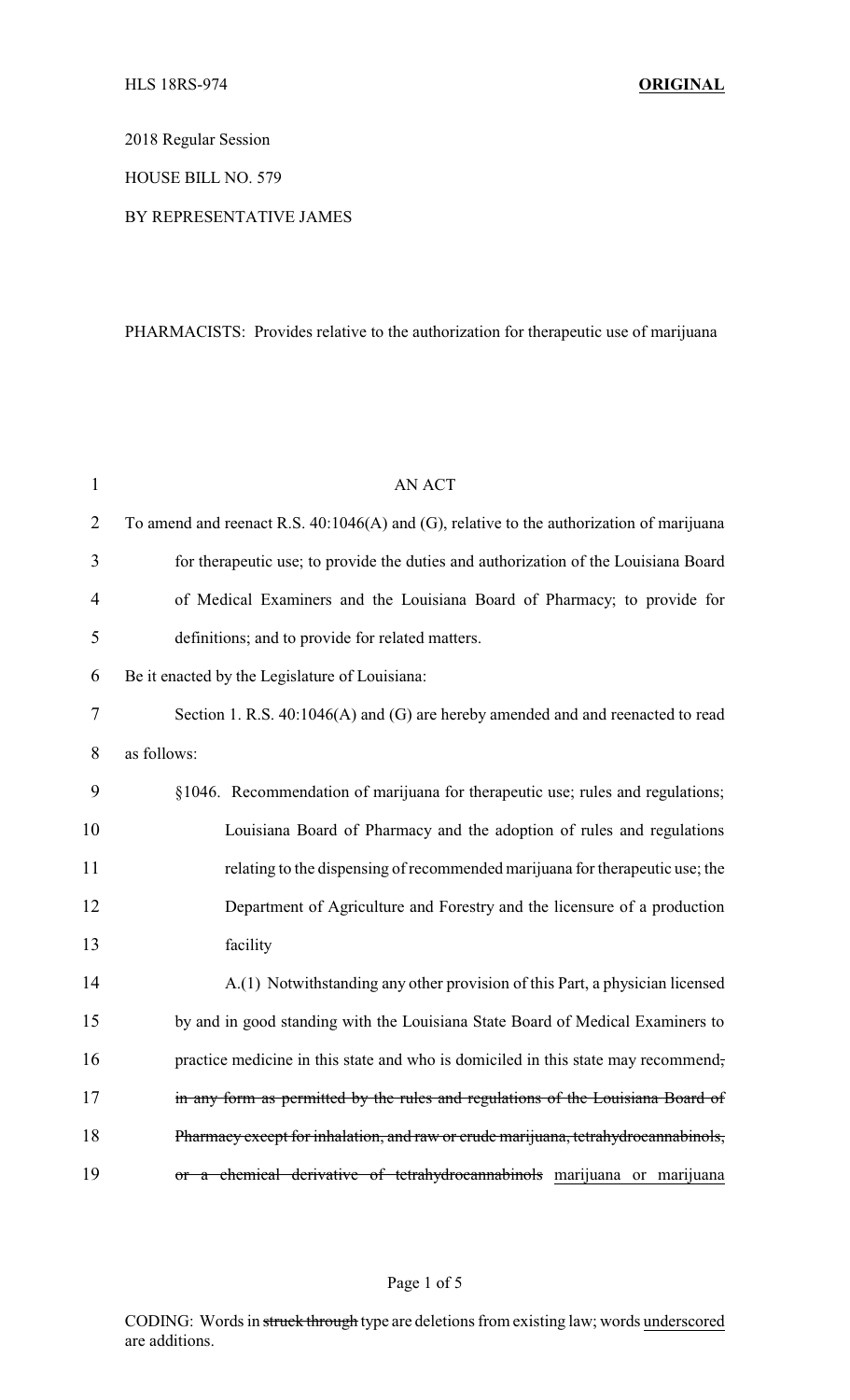preparations for therapeutic use by patients clinically diagnosed as suffering from a debilitating medical condition.

 (2)(a) For purposes of this Subsection, "debilitating medical condition" means cancer, glaucoma, positive status for human immunodeficiency virus, acquired immune deficiency syndrome, cachexia or wasting syndrome, seizure disorders, epilepsy, spasticity, severe muscle spasms, intractable pain, Crohn's disease, muscular dystrophy, or multiple sclerosis, or post traumatic stress disorder.

 (b) Intractable pain means a pain state in which the cause of the pain cannot be removed or otherwise treated with the consent of the patient and which, in the generally accepted course of medical practice, no relief or cure of the cause of the 11 pain is possible, or none has been found after reasonable efforts. It is pain so chronic and severe as to otherwise warrant an opiate prescription.

 (c) The Louisiana Board of Medical Examiners shall adopt rules relating to 14 the approval or denial of additional qualifying conditions.

 (d) If the United States Food and Drug Administration approves the use of medical marijuana in the same form provided for in this Part for any debilitating medical condition specifically identified in this Paragraph, that medical condition shall no longer be covered by the provisions of this Part.

 (e) If the United States Food and Drug Administration approves the use of medical marijuana in a form or derivative different than provided for in this Part for any debilitating medical condition specifically identified in this Paragraph, the disease state shall remain covered by the provisions of this Part. The patient shall first be treated by the approved form or derivative of medical marijuana through utilization of step therapy or fail first protocols. If, after use of the United States Food and Drug Administration approved form or derivative of medical marijuana, 26 the physician determines that the preferred treatment required under step therapy or fail first protocol has been ineffective in the treatment of the patient's debilitating medical condition, he may recommend the form of medical marijuana provided for in this Part for use by the patient as medically necessary.

## Page 2 of 5

CODING: Words in struck through type are deletions from existing law; words underscored are additions.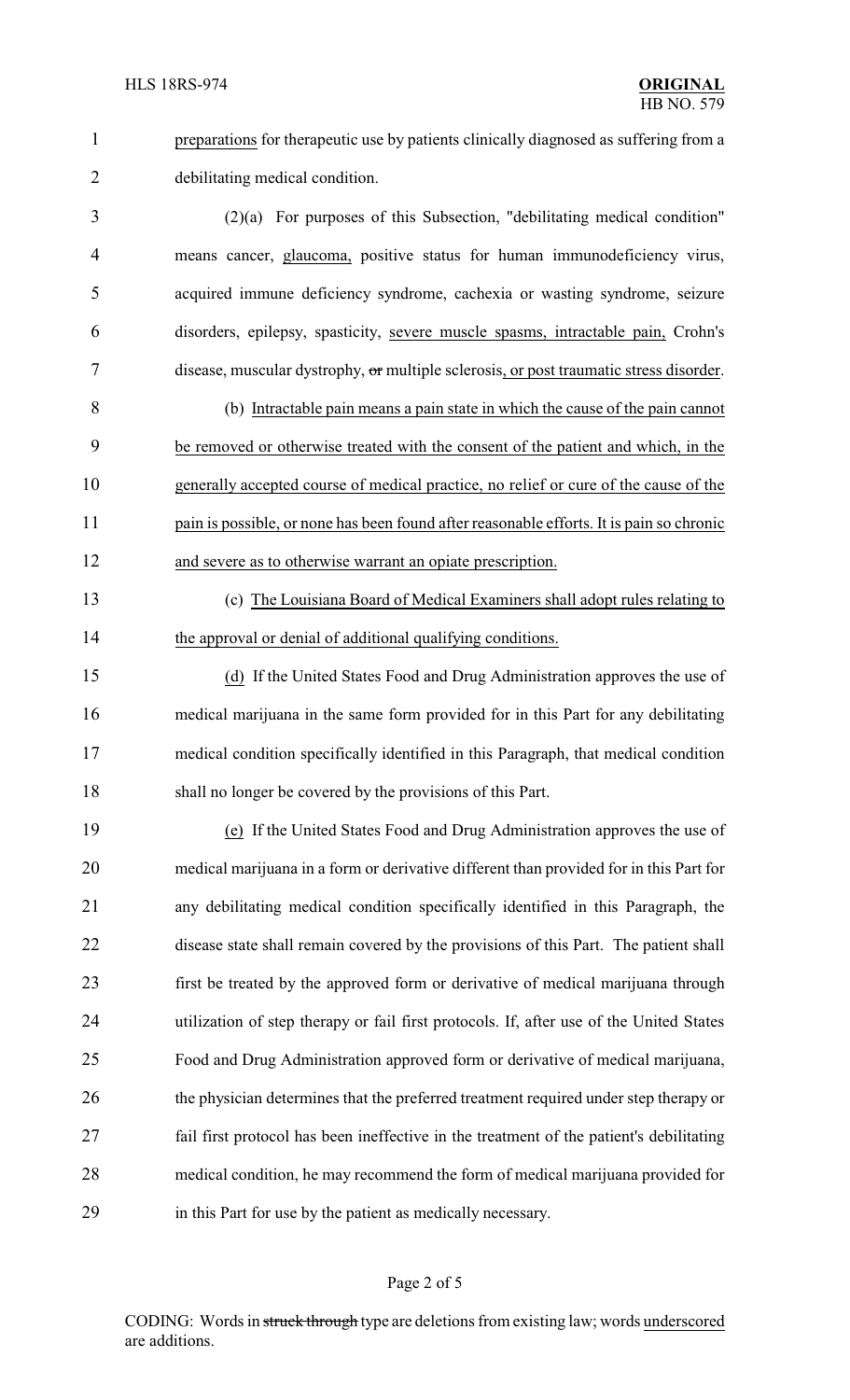| $\mathbf{1}$   | (3) For purposes of this Part, "recommend" or "recommended" means an                    |
|----------------|-----------------------------------------------------------------------------------------|
| $\overline{2}$ | order from a physician domiciled in Louisiana and licensed and in good standing         |
| 3              | with the Louisiana State Board of Medical Examiners and authorized by the board         |
| $\overline{4}$ | to recommend medical marijuana that is patient-specific and disease-specific in         |
| 5              | accordance with Paragraph (2) of this Subsection, and is communicated by any            |
| 6              | means allowed by the Louisiana Board of Pharmacy to a Louisiana-licensed                |
| 7              | pharmacist in a Louisiana-permitted dispensing pharmacy as described in Subsection      |
| 8              | G of this Section, and is preserved on file as required by Louisiana law or federal law |
| 9              | regarding medical marijuana.                                                            |
| 10             | (4) Physicians shall may recommend use of medical marijuana for treatment               |
| 11             | of debilitating medical conditions in accordance with rules and regulations             |
| 12             | promulgated by the Louisiana State Board of Medical Examiners.                          |
| 13             | (5) Any member of the public may petition the Louisiana State Board of                  |
| 14             | Medical Examiners for the addition of serious medical conditions and medical            |
| 15             | marijuana treatment options.                                                            |
| 16             | (6) The Louisiana State Board of Medical Examiners shall submit to the                  |
| 17             | Senate and House committees on health and welfare on an annual basis not less than      |
| 18             | sixty days prior to the beginning of the regular session of the legislature a report as |
| 19             | to any additional diseases or medical conditions that should will be added to the list  |
| 20             | of eligible diseases and conditions for recommendation pursuant to review of public     |
| 21             | notice and comment.                                                                     |
| 22             | $\ast$<br>∗<br>∗                                                                        |
| 23             | G.(1) The Louisiana Board of Pharmacy shall develop an annual,                          |
| 24             | nontransferable specialty license for a pharmacy to dispense recommended                |
| 25             | marijuana for therapeutic use and shall limit the number of such licenses granted in    |
| 26             | the state to no more than ten licensees. The Louisiana Board of Pharmacy shall          |
| 27             | develop rules and regulations regarding the geographical locations of dispensing        |
| 28             | pharmacies in Louisiana.                                                                |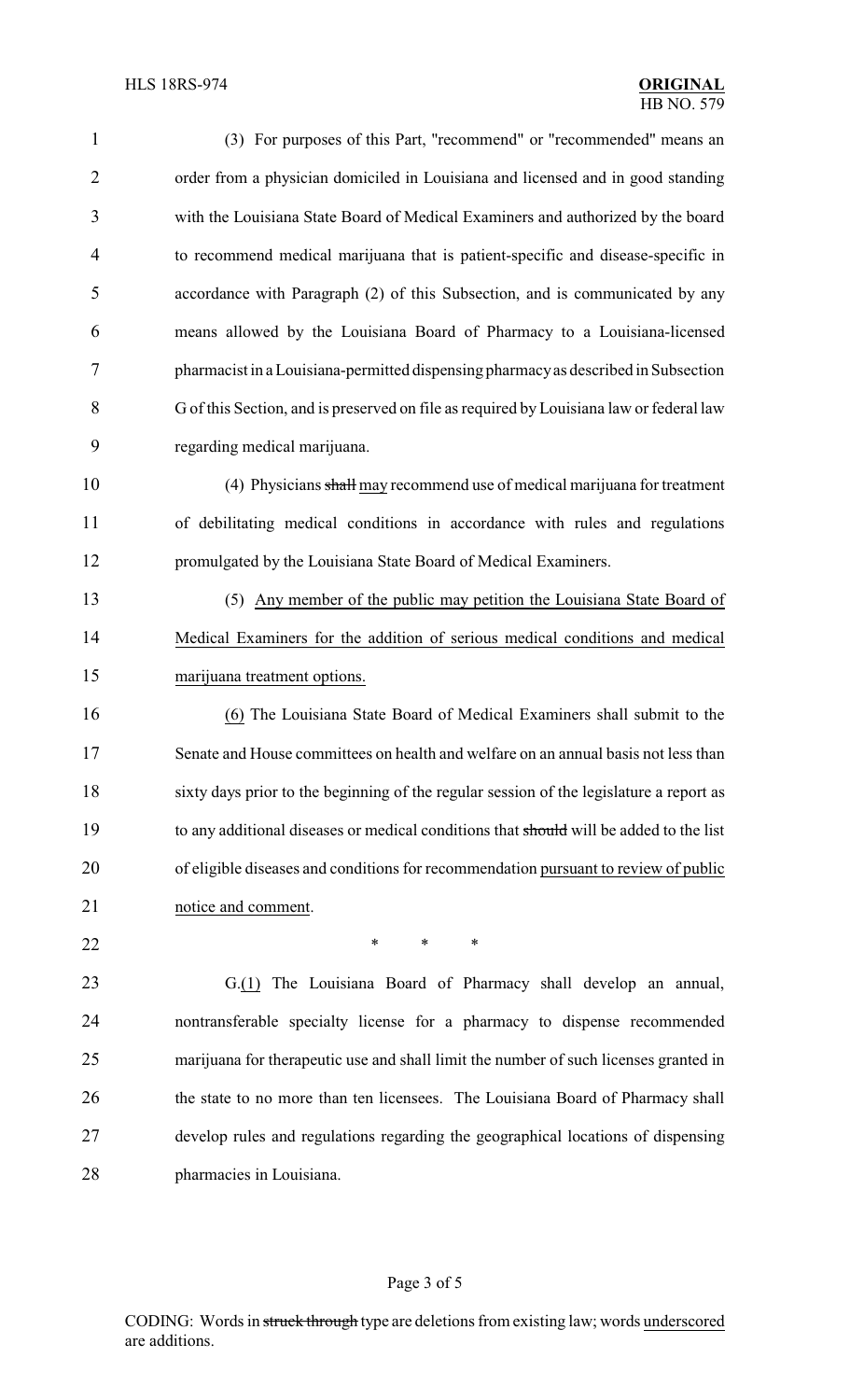| $\mathbf{1}$   | (2) Pharmacists licensed pursuant to this Section may dispense marijuana                |
|----------------|-----------------------------------------------------------------------------------------|
| $\overline{2}$ | preparations and marijuana paraphernalia to patients enrolled in the state-sponsored    |
| 3              | medical marijuana program in Louisiana, their caregivers, and minor patients'           |
| $\overline{4}$ | domiciliary parents.                                                                    |
| 5              | Licensed dispensing pharmacies may not dispense raw or crude<br>(3)                     |
| 6              | marijuana to patients, patients' parents, or caregivers.                                |
| 7              | (4) No patient enrolled in the state-sponsored medical marijuana program                |
| 8              | may smoke marijuana or marijuana preparations. A qualifying patient may vaporize        |
| 9              | marijuana preparations.                                                                 |
| 10             | $(5)(a)$ For the purposes of this Subsection, "marijuana paraphernalia" means           |
| 11             | objects used, intended for use, or designated for use in preparing, storing, ingesting, |
| 12             | vaporizing, or otherwise introducing medical marijuana into the human body. The         |
| 13             | term does not include objects meant for smoking marijuana.                              |
| 14             | (b) For the purposes of this Subsection, "marijuana preparations" means                 |
| 15             | liquids, oils, pills, and salves containing marijuana or marijuana extracts, marijuana- |
| 16             | infused edibles and beverages, and any other preparations of marijuana that are         |
| 17             | consistent with the rules adopted by the Louisiana Board of Pharmacy.                   |
| 18             | (c) For the purposes of this Subsection, "vaporize" means heating below the             |
| 19             | point of combustion.                                                                    |

## DIGEST

The digest printed below was prepared by House Legislative Services. It constitutes no part of the legislative instrument. The keyword, one-liner, abstract, and digest do not constitute part of the law or proof or indicia of legislative intent. [R.S. 1:13(B) and 24:177(E)]

| HB 579 Original | 2018 Regular Session | James |
|-----------------|----------------------|-------|
|                 |                      |       |

**Abstract:** Provides relative to the La. Board of Medical Examiners and the La. Board of Pharmacy in authorizing marijuana for therapeutic use.

Present law authorizes licensed physicians to recommend in any form, with specific exceptions, tetrahydrocannabinols (THC) or chemical derivatives of THC for therapeutic use by patients clinically diagnosed as suffering from a debilitating medical condition.

Proposed law provides that licensed physicians may recommend marijuana or marijuana preparations for therapeutic use for patients suffering from a debilitating medical condition.